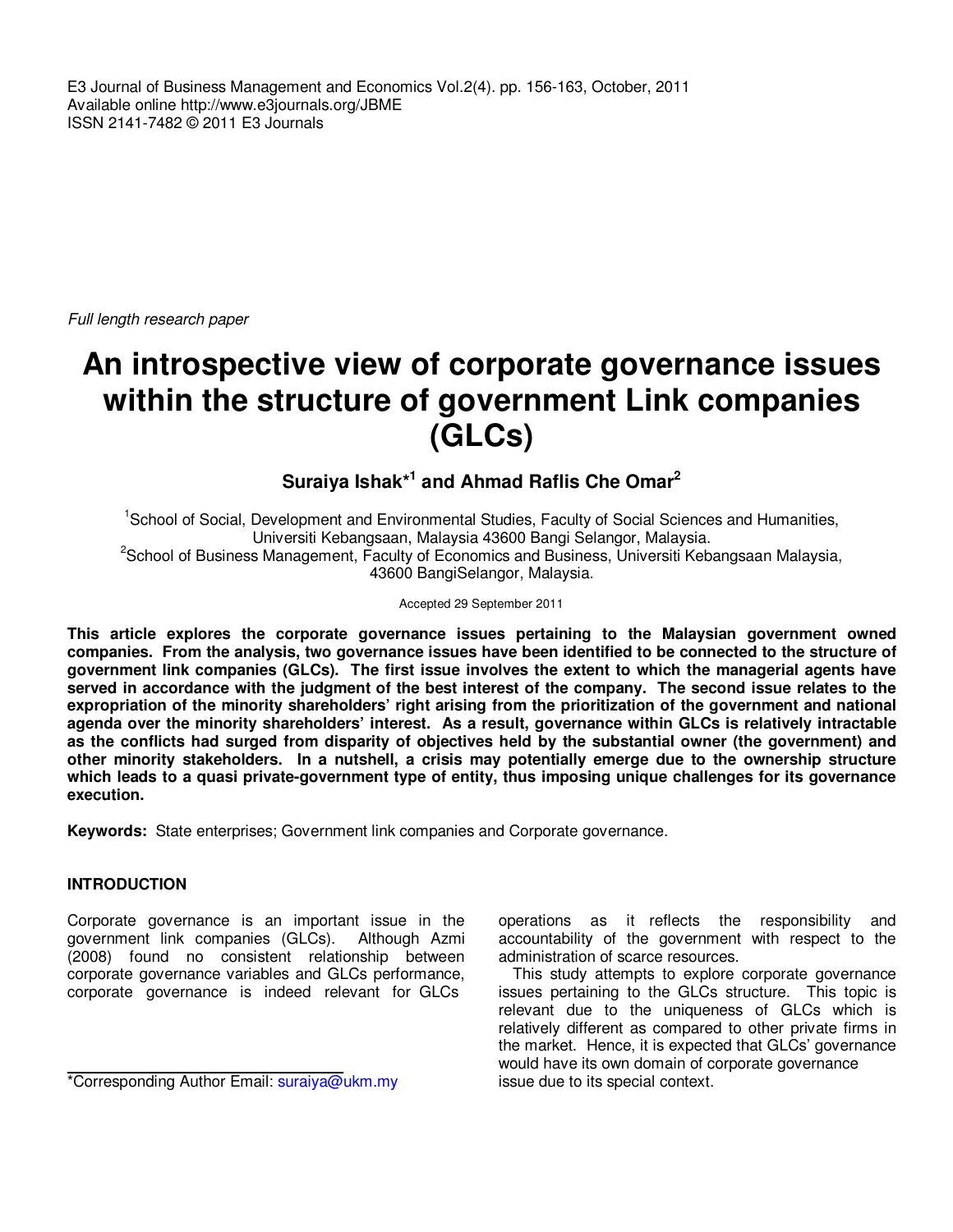#### **Corporate Governance**

Severe economic downturn has created an overwhelming concern towards improvement of corporate governance structure in most countries (Backman, 2006; Sridharan et al., 2002 and Setia-Atmajaya, 2008). The phenomenon occurs due to the negative effects of the crisis which threaten the survival of the organizations and stakeholders interests. In addition, globalization has made corporate governance an important determinant for the market attractiveness among investors (Skousen et al 2005). Thus, corporate governance structure will determine investors' willingness to participate in the particular market (La Porta et al., 2000).

Corporate governance has become an important feature for modern organizations due to the characteristic of modern organizations which includes separation of ownership. The separation of ownership from its control potentially leads towards manoeuvre behaviour by irresponsible agents (Hart, 1995 and Keasey and Wright, 1997). Furthermore, the asymmetric information may also increase the tendency for misusing of organizational resources as the management can filter some information from their stakeholders (Jones and Pollitt, 1996; Adams, 1994 and Loh and Ragayah, 2007). Hence, corporate 1994 and Loh and Ragayah, 2007). governance has become central in overcoming the problem inherited within the ownership separation structures (Khongmalai et al. 2010 and Jensen and Meckling, 1976).

Corporate governance (CG) is defined as "the system by which companies are directed and controlled" (Skousen et al. 2005). The Malaysian Finance Committee on Corporate Governance has described CG as "the process and structure used to direct and manage the business and affairs of the company towards enhancing business prosperity and corporate accountability" (Finance Committee on Corporate Governance, 2001). The ultimate objective of CG is to realize the long-term shareholders value as well as taking into account other stakeholders' interest. Thus, corporate governance is meant to provide sufficient assurance on the rightful and proper administration of company's resources and to achieve pre-determined goal. However, Malik (2006) offered a different view on CG concept as he stated that CG is not entirely a question of legal design, but about genuine effectiveness problem.

Malik (2006) stressed on the misunderstanding of many managers and entrepreneurs towards the prevailing concept and strategy of CG. Accordingly, the wrongly asked questions of CG contribute to misleading direction of corporate governance thought. Corporate governance idea should not be based on the question of "whose interest to be pursued by company (whether the

shareholders or other stakeholders"), but on the questions of "what is the correct way of the corporate management?" and "what does it mean by strong and healthy company?" (Malik, 2006: 27). These alternative questions lead to accurate managerial behaviour which later promotes the best outcome for the company and not for the sake of other purpose. Simultaneously, a healthy company is able to produce other positive outcomes parallel to the promotion of shareholders and other stakeholders' interests. Boatright (2004) shared similar view as he contended the idea of shareholders' special rights. According to Boatright (2004), the managerial group is not entitled to any fiduciary duties for the shareholders on the premise of agency relationship. The duties are only regarded as instrumentalist to the process of upholding the company's interest. This is because the absent of managerial fiduciary duties towards shareholders' group can potentially lead to managerial absolute power and the loose of control over managerial behaviours.

The execution of CG concept falls into two dominant models, known as the Anglo-Saxon Model and the European Continental Model (Ooghe and Langhe, 2002; Dwivedi and Jain, 2005 and Setia-Atmajaya, 2008). Both models differ in their control mechanism. The Anglo-Saxon model emphasizes on the use of external control (market mechanism) such as role of institutional investors and the threat of merger and take-over; while the European Continental Model relies on internal control mechanism such as directors' remuneration, board composition and management performance basedreward (Setia-Atmajaya, 2008). Nevertheless, board of directors (BOD) is recognized as the main governance players for both models. BOD is considered as the institution which mitigates the effects of organization's agency problems (Khongmalai, 2005; Dwivedi and Jain; Setia-Atmajaya, 2008 and de Andres et al., 2005). Though BOD has been a central institution in the internal governance of company, it is unnecessarily effective as in the cases of Enron and WorldCom (Khongmalai, 2005).

Most studies on corporate governance have been focusing on the relationship of various governance mechanisms and companies' performance or shares' prices (Heaney, 2009; Dwivedi and Jain, 2005; Setia-Atmajaya, 2008 and de Andres et al., 2005). Such relationship will lead to the instrumentalist perspective rather than ethical responsibility of the entrusted management. Therefore, it is necessary to explore CG issues related to the specific context before plunging into the discussion of effective corporate governance. According to Lamoreaux (2009), there are two types of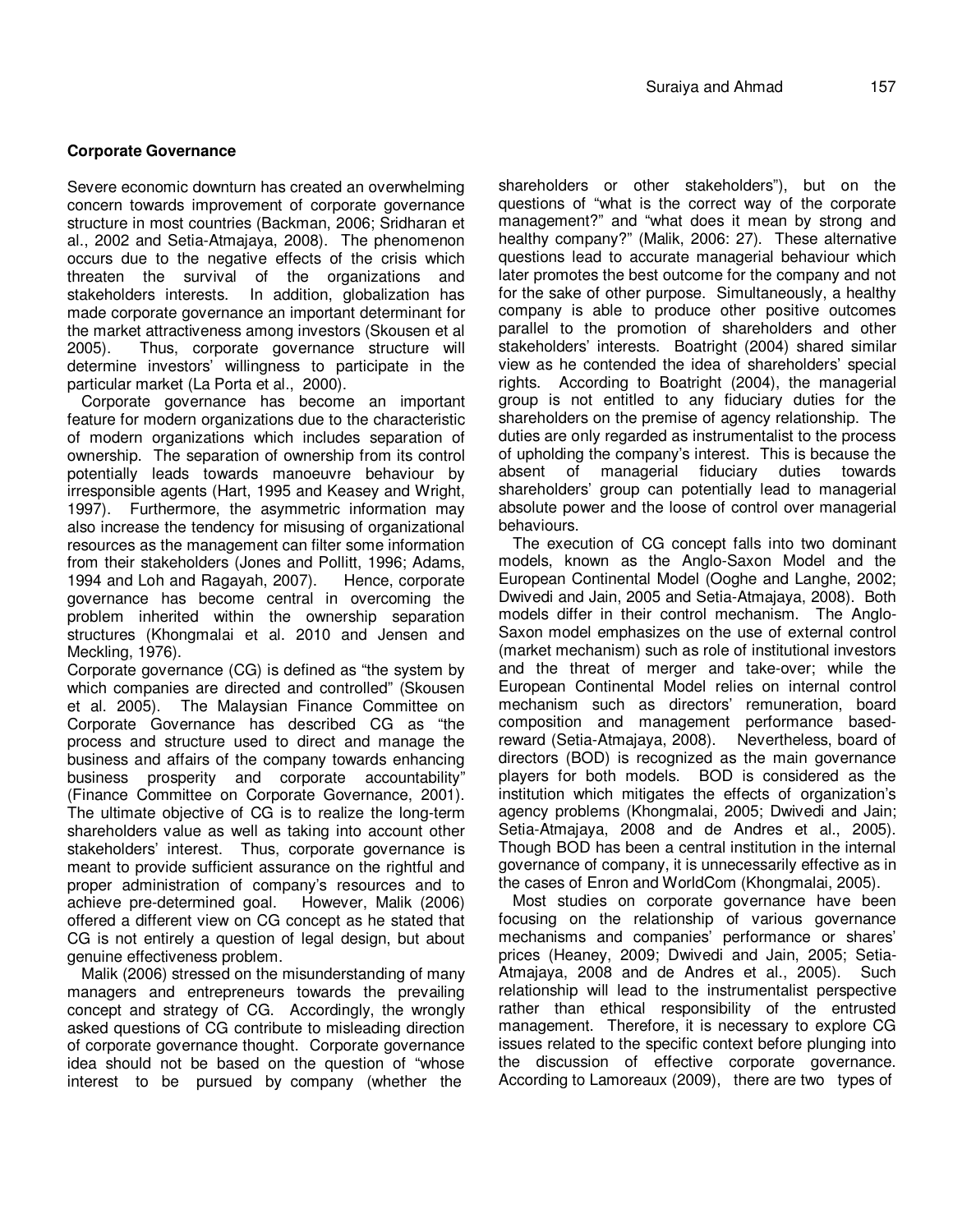CG problems encountered by companies. The first threat, Type 1 is the internal threat which involves expropriation by greedy managers. Type II is the external threat which involves the expropriation by greedy rulers or the state. The two problems affect one another. When a company is vulnerable to Type I, it is usually less expropriated by the states, however, in the situation of low Type I, the company will be exposed to some degree of Type II threat. Although Type I problem has been recognized by most governance models, Type II is also not to be under-estimated as noted by Lamoreaux (2009: 34): "But the Type II problems also have victims. They are not so visible perhaps, because they are dispersed throughout society, but they are very real nonetheless. Moreover Type II problems produce a cynicism that, because it extends to government officials as well as business leaders, can even be more socially corrosive, undermining faith in democratic political institutions at the same time as it inhibits economic growth".

In summary, CG is required by all types of enterprise including the government enterprises (GLCs). With their special characteristics, GLCs governance is expected to be more complex than other ordinary firms.

#### **Public Enterprises**

Public enterprises (also known as government link companies) play important roles to the development process of many countries including western countries such as the U.S.A. and Germany (Puthucheary, 2004; Kaldor, 1980; Walters and Monsen, 1977; Gale, 1981; Rudner, 1975; and Thillainathan 1976). According to Zuthshi and Gibbons (1998) public corporation is adopted as the favoured mechanisms by many governments in order to distance the management decision-making of its production and service oriented activities from the ministerial control while retaining a measure of accountability for their activities. For example, Singapore has used public enterprise mechanism to corporatize certain activities and promote the industrial growth since 1960s. Furthermore, King (1975) also emphasized on the increased burden of modern government which led to the enlarging scope of public sectors roles, thus justifying for some level of government intervention in the commercial entities. GLCs are recognized as the hybrid or quasi-government organization since the companies carry multiple objectives comprising economics, social and politics (Hsueh, 2010; Khongmalai et al. 2005; PCG 2006; Abdullah, 2005; Zuthshi and Gibbons, 1998; Md Zabid, 1991). Despite their significant roles and

contributions, many GLCs encountered severe financial performance (Ip 2003; Majumdar 1998; Lin et.al 1998; Gale 1981; Walters and Monsen 1977 and Sheerwood 1971).

Sherwood (1971) related GLCs' poor performance to ecological argument. Ecological refers to the environment surrounding the GLCs operation, specifically the community structure. Sheerwood (1971) proposed that state enterprises as unnecessary mechanism for certain countries arguing that state enterprises are prone to being destructive if implemented by third world countries. This is due to the significant ecological differences between the third world and western countries. The third world countries inherit some form of instability due to prismatic society which lie between the fused and diffracted type of societies which represent the transitional phase between the two extreme community phases (Sheerwood, 1971). Fused society refers to the society with little role differentiation, few specialized subsystems and a simplified hierarchy of power, while diffracted society refers to the extensive labor specialization with interdependence and existence of markets, money and price system. The most obvious deficiency of the prismatic society lies in the lack of effective market system (Sheerwood 1971). Thus, the absence of effective market system forces the government to pursue the interventionist path in the condition that all other considerations (than economic) had become important to determine the balance of power, prestige and solidarity. In addition, the prismatic society also has deficiency in political ecology. The prismatic society has simultaneous collective aspirations and individual demands which lead to problematic system maintenance especially when the political leader gives priority to their political survival (Sheerwood 1971).

Walters and Monsen (1977) have different perspectives on the underperformance of state enterprises. According to Walters and Monsen (1977) the problems arise because of two reasons. First, the nationalization usually occurred at the point of company's bankruptcy. Thus, the government have to bear the cost and losses although the companies were in their worst condition. The second reason is due to government intervention in the companies' objectives as explained by King (1975): "Due to the intense electoral competition, when the government hold themselves responsible for the management of the economy as a whole, it cannot not to intervene in the affairs of nationalized industries. On the other hand, the affairs of the nationalized industries impinge directly on the lives of voters and for what happens in the industries the voters hold the government of the day to be responsible, not the chairmen of the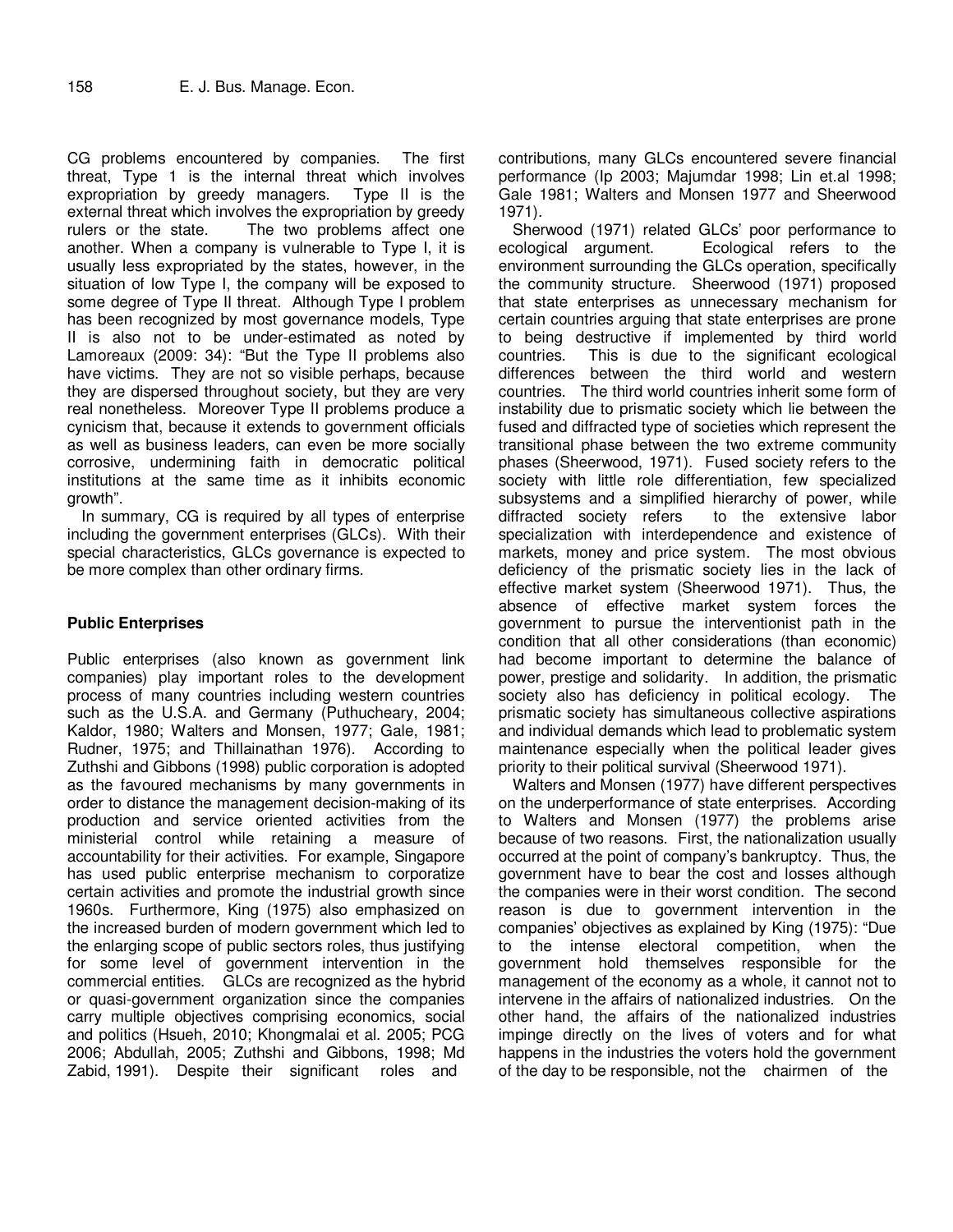boards……, even if the government is not held responsible for the nationalized industries, it will be held responsible for managing the economy as a whole" (King 1975: 287). As a result, the government always has to intervene in the matters of the nationalized firms. However, such political interference inevitably deflects the nationalized firms from achieving economic goals efficiently (King, 1977 and Hsueh, 2010). Hsueh (2010) also suggested that minority government ownership may be beneficial in the context of newly industrialising countries such as Taiwan since it provides some advantages in terms of credits, liquidity and cost of capital to the government owned firm.

For this study, the discussion has been framed within the government ownership justification in order to provide more managerial implications and in line with the function of corporate governance. The ecology reason is more related to the issue of the macro environment, thus not parallel to the micro aspect pertaining to the delivery of effective governance. In Malaysia, GLCs transformation programme started in 2004. The aim of the transformation programme is to improve GLCs performance and the results are expected to be accomplished in 2015. The transformation plan has outlined five thrusts policy which consists of (PCG 2006): Clarifying the GLC mandate in the context of national development; Upgrading the effectiveness of boards and reinforce the CG of GLCs; Enhancing GLC capabilities as professional shareholders; Adopting corporate best practices within GLCs; and Implementing the GLCs Transformation Program.

The upgrading of BOD effectiveness and the corporate governance of GLCs are identified as the necessary catalysts for the GLCs transformation (PCG 2006: 15-19). Thus, this study justifies the need for addressing corporate governance issues encountered by the government owned companies. The originality of this study lies in its attempt to understand the nature of corporate governance challenges that surrounds the GLCs.

#### **METHODOLOGY**

Zutshi and Gibbons (1998) used contextual approach to recognize specific environment pertaining to the studied context. Similarly, this study also used case-study to identify relevant corporate governance issues for GLCs.

The cases were presented merely to provide contextual background to assist the identification of governance issues pertaining to GLCs. Both cases contain corporate governance issues due to several reasons:

Corporate governance surges within the framework of strategic decision-making process such as the merger and acquisition (Meier et al., 2011). In this study, both cases involve the strategic type of decision-making with the first case relating to take-over bidding process and the second case is about the strategic business choices.

BOD is the control authority that constitutes the effective governance role especially in the strategic decision making process such as adoption of the sustainable development policies within companies' operation (Wolff, 2011). The role of board of directors and influence of BOD on the strategic business decisionmaking process are embedded in both cases.

From the case analysis, relevant governance issue for GLCs structures are highlighted. This is also parallel to the aim of this study to identify possible corporate governance issue underlying the GLCs.

#### **Case overview**

#### **AAA Berhad**

AAA group is the largest toll expressway operator in South-East Asia and one of the largest in the world in terms of market capitalization. It is listed on the Main Board of Malaysia stock exchange and the company is involved in investment holding and provision of expressway operation services in Malaysia and abroad.

Within its domestic operation, AAA has operated and maintained 973 kilometres of inter-urban toll expressways in Peninsular Malaysia stretching from the north to the south border of the country. Under its concession agreements, AAA is allowed to revise its toll rates every three years and the government is contractually obliged to give compensation if the rate is unrevised. AAA has not revised its rates since 2005 due to the accelerating inflation and financial crisis. As a result, the government paid RM 2.84 billion as gross compensation to AAA in the three-year period to 2008. It was reported that in 2009, almost 25.6 percents of AAA total revenues of RM 3.18 billion came from the compensation payments. Thus, he Malaysian government began to extensively review the previous concession agreement that has benefited AAA.

AAA is one of the GLCs in which the government held approximately 68 percent of collective interest through its three investment entities comprising ABC (12.4 percent), DEF (38.5 percent) and GHI, which is DEF parent's company (16.7 percent). On October 2011, DEF Group and ABC had made an offer to buy AAA assets and liabilities at RM 23 billion or RM 4.60 per shares. The undertakings would involve a takeover of all AAA assets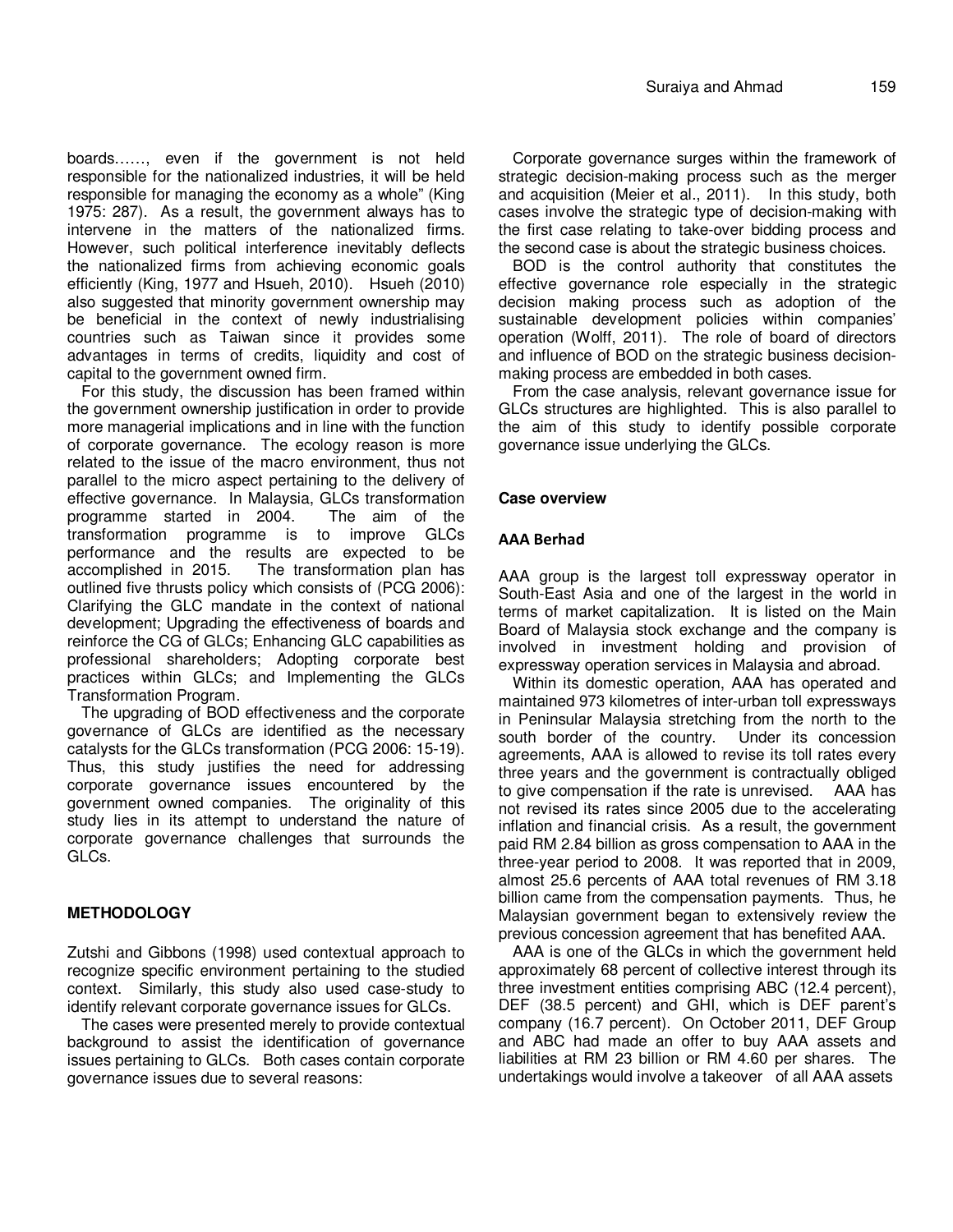which include four Malaysian highway concessions and its overseas assets such as in Indonesia and India. As required through Section 132C(1) of Malaysia Companies Act 1965, in the event of a target company disposing its whole or substantially the whole of its undertaking or property, an approval must be obtained from the shareholders during the company's general meeting. The approval necessities require for a simple majority (this provision had been amended to a threshold of 75 percent and implemented in 2011). Due to the involvement in the matter, DEF-ABC was abstained from voting on the sale as specified in Section 131A and/or 132E (3) Companies Act of 1965. Consequently, the remaining non-interested shareholders entitled to vote were equivalent to 32 percents of AAA shareholding. This simple majority would refer to half of the noninterested shareholders votes which are equivalent to 16 percents. However, from the 32 percents of AAA noninterested shareholders about 15 percent are readily owned by various government-linked entities such as DDD, ATB and PBN. Only one percent is additionally required from other minority shareholders in order to approve the takeover deal.

Since the take-over deal is most likely to be approved, the next issue was the price offered to the shareholders. In addition to DEF-ABC proposal, two other bidders had showed their interest in AAA assets such as UBS that offered RM 26 billion and SAA for RM 50 billion. SAA was reported to finance the takeover through bonds instruments. Meanwhile, AAA had required the interested parties to place a deposit of RM 50 million to compensate the company in case the bidder chose to walk away from the deal. Eventually, only DEF-ABC had put up the required deposit and became the sole-bidder for AAA. Finally, in AAA extraordinary general meeting (EGM) on February 2011, DEF-ABC proposal of RM 23 billion had been approved by its majority shareholders which relates to the government portion of ownership.

### **XYZ Berhad**

X, Y and Co. which was founded in 1910 started as rubber plantation in Malaysia. In 1958, the company is incorporated into XYZ Holdings Ltd. in the United Kingdom. Malaysian government involvement in XYZ started in 1976 through the acquisition of XYZ shares on the London Stock Exchange at market price of RM 23 million. In 1978, XYZ was reincorporated in Malaysia as XYZ Berhad and its office moved to Kuala Lumpur in 1979. Today, XYZ has become the largest conglomerate in Malaysia and one of the largest in South East Asia.

The company is broadly diversified into wide range of activities focusing on five core businesses; plantation, property, industrial equipments, motors and energy and utilities and healthcare in over 20 countries. Diversification has long been practiced in XYZ operation since its early years. In 1929, XYZ purchased ST, a franchise for heavy earthmoving equipment. The purchase of ST was also recognized as XYZ expansion into heavy equipments business. Also, in 1971, XYZ had also diversified into other crops such as palm oil and cocoa by acquiring Seafield Estate and the establishment of Consolidated Plantations Berhad. With such moves, XYZ became the leading force in the region's agricultural sector. As the demand for agricultural products soared, XYZ had accumulated excess cash and performing well throughout the relevant period.

After gaining control over of XYZ in 1976, the Malaysian lead-board had jettisoned some of its' poorly performing assets throughout the late 1970s and early 1980s. At the same time, the company continued its diversification into new ventures such as the purchase of tire-making operations in Philippines in 1981 and the franchise rights for selling Apple Computers in Southeast Asia in 1982. In 1984, XYZ extended its operation into the property development sector by purchasing large stakes in the MMM Berhad (later renamed as XYZ MMM Properties Berhad). By early 1980s, XYZ had controlled the agricultural, manufacturing and real estate industry. However, up to this point its diversification effort had been emphasized to the safe and low risk investment and thus considered as the favourite safe investment among investors.

In 1992, the company's sales plunged and it was accused to be impacted from its staid diversification strategy. Under its new CEO, XYZ had undergone turn around process. During the late 1980s and early 1990s, under the new management team, XYZ had invested into different range of ventures such as insurance, property and tourism. For example, through its subsidiary, it had bought a full-service resort with condominiums in Florida and hotels in Australia. Due to the intense diversification effort under the leadership of CEO, Mr. H, XYZ's sales and profits had bolted during those years. Unfortunately, XYZ was then criticized as relying too much on its commodity-based investment and falling behind in holding progressive companies participating in high-tech, brokering and manufacturing sectors in the region.

Under new management, XYZ started to increase its investment in business such as power generation, oil and gas, and heavy equipment exporting in mid-1990s. This period had been an aggressive expansion era for XYZ. For instance in 1994, XYZ gained 40 percent interest in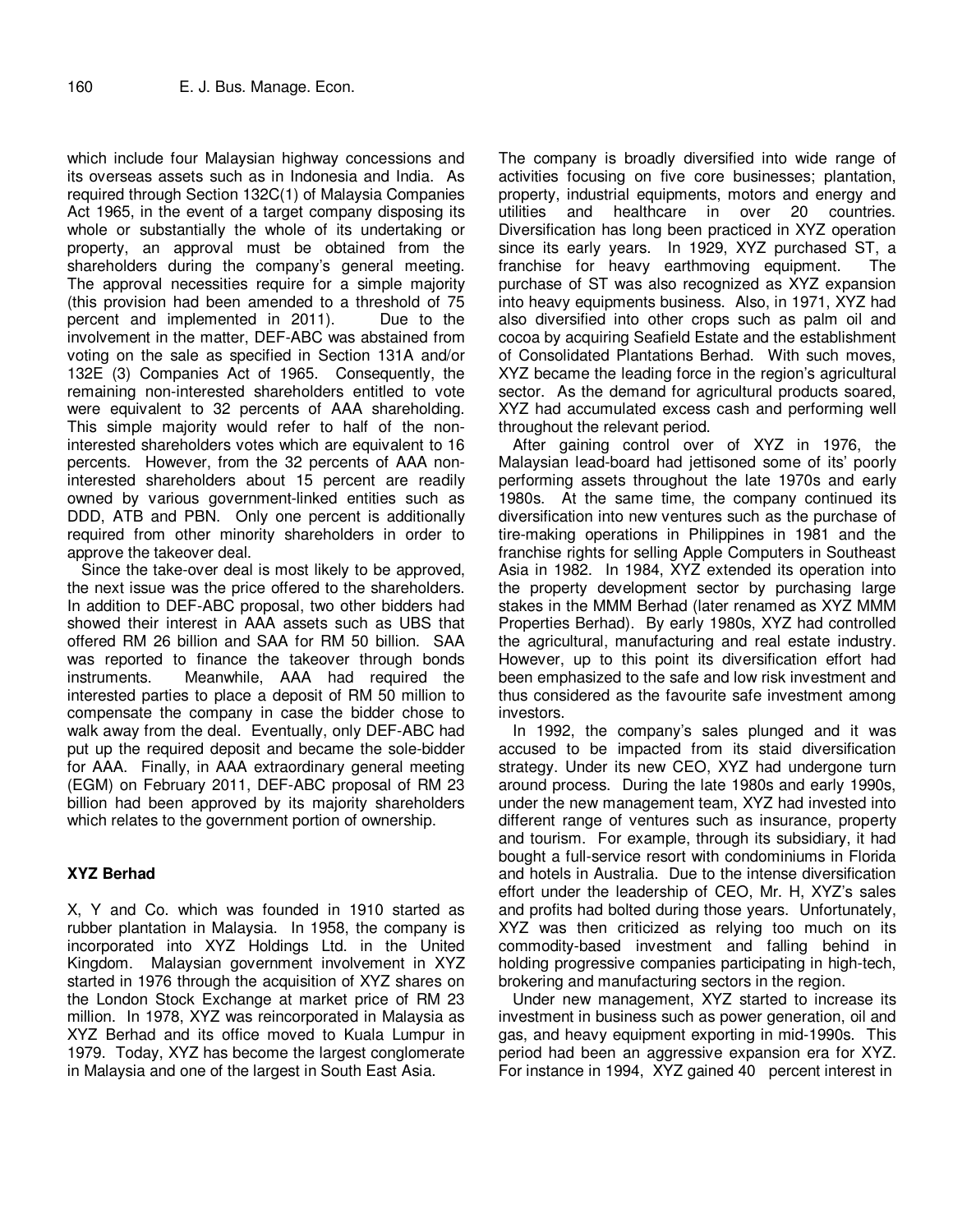PD Power and acquired a UK based company which is involved in manufacturing, marketing and servicing refrigeration equipment and related products. In 1995, it acquired 60.4 percent interest in JJJ Banking (fourth largest bank in Malaysia in terms of assets) at US\$520 million and was soon recognized as XYZ Bank Berhad together with its brokerage firms known as XYZ Securities Sdn. Bhd.

Following the impact of the financial crisis, the management eventually determined to return to its core areas such as plantations, property development, tire manufacturing, heavy equipment and motor vehicle distribution and power generation. Eventually, XYZ would most likely to return to relatively prudent style of conservative management.

#### **RESULTS AND DISCUSSION**

This section highlights relevant governance issues and problems pertaining to the GLCs context. The discussion is presented in terms of "what could potentially occur" rather than "what exactly occurred in the particular GLCs". This is parallel to the purpose of this study which aims at investigating the relevant and accurate governance issues for GLCs structure.

From the context discussed, two governance issues can be highlighted such as: Ability to promote the best interest of the company ; and Expropriation of minority shareholders rights. Subsequently, both of the issues involve the role of company's BOD. Then, each of the governance issue is further described as follows.

#### **Upholding the best interest of the company**

The obligation to perform for the best interest of the company is a mandatory requirement as described in Section 132(1) Malaysia Companies Act 1965: "A director of a company shall at all times exercise his powers for a proper purpose and in good faith in the best interest of the company".

From the statement, the word for the best interest is recognized as the fiduciary duty of the entrusted management. The term "director" also comprises all individuals responsible for the operations and financial management of the company by whatever name called. The entrusted management ought to act in their utmost prudence, diligence and knowledge in order to serve the best outcome for the company which the individual is currently representing. This is clearly outlined in section 132(1A) which states: "A director of a company shall

exercise reasonable care, skill and diligence with: The knowledge, skill and experience which may reasonably be expected of a director having the same responsibilities; and any additional knowledge, skill and experience which the director in fact has". Furthermore, Section 132(1B) outlines the proper ways for disposing the directors' responsibility in order to ensure business judgement is compliance to section 132(1A). Section 132(1B) includes requirements of: The business judgement is made in good faith for the proper purpose; Does not have material personal interest in the subject matter of the business judgement; Is informed about the subject matter of the business judgement to the extent the director reasonably believes to be appropriate under the circumstances; Reasonably believes that the business judgement is in the best interest of the company.

Inaccurate business judgement can lead to huge losses for any company. Unless the decision was made based on prudent and diligence judgement, the loss shall be attributed to other uncontrollable factors inherent in the industry and also market forces. Although the responsibility to act in best interest of the company is mandatorily described, however, its implementation poses a range of possibilities as it requires for agents' subjective evaluation and choices. For example in the case of AAA takeover, the requirement of RM 50 million deposit was recognized to be in line with the preservation of the company's value as it limits the bidder to only serious and credible entities. However, it also violated the best interest of the company as the strict requirement had limited the availability of offers for such a cash cow company.

The situation became worst when the conflicts converged between the company's best interest and the nation's best interest. As projected in AAA case, the takeover could be part of the government effort to restructure the tariff for the citizens, but with unreasonable value for the company. In XYZ case, the diversification might be conducted parallel to the best interest of the company or it could also be against the best interest of the company. The improper diversification judgement could lead to immense financial losses, thus deteriorating the company's intrinsic value. For example, after the 1997 financial crisis, XYZ Bank had suffered a major loss in Malaysian banking industry and was sold in 1999. In the same year, the golf resort in Furthermore, in the first half of 2010 the company plunged into another loss due to cost overruns in one of its business division. The governance issue arose as the BOD was responsible to decide the best strategic choices for the company and should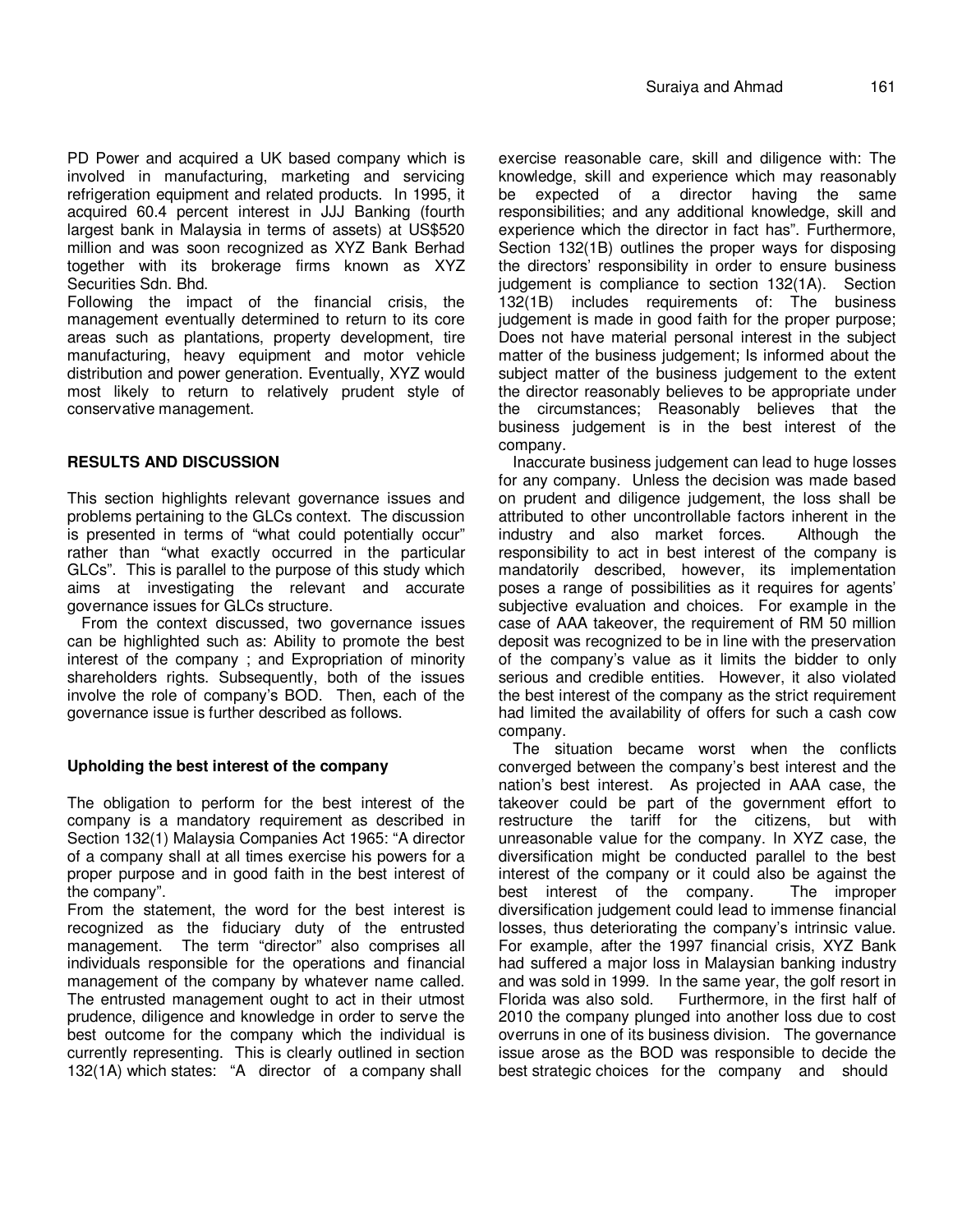continuously monitor the management actions in all matters.

The absence of prominent individual owners probably lead to the vulnerable situation of governance for such government entities. If specific prominent owners are present, the persons would be able to align managerial behaviours to act in the best interest of the company as it affects their interest too. Similarly, Boartwright (2004) emphasized the importance for retaining the special status of the shareholders in order to execute effective governance over the company's management. But, in the case of GLCs, the power of minority shareholders or any independent watchdog group to secure the company's best interest may vanish especially when the issue converges with the government agenda or policies.

#### **Expropriation of minority shareholders right**

The government equity is relatively significant in GLCs structure that entitles the government to be the substantial owner and to exert significant control over the company's board and management. Therefore, the possibility of Type II problem may increase although the management is supposed to act in accordance to the interest of the entire company including the minority shareholders.

The fiduciary duties' of directors and management are to promote the rights' of all stakeholders and not merely the government. Although the government do not exercise its privileged power through the "golden shares", the ownership structure has sufficiently paved the way to prioritize the government interest. For example, the government intention to review the organization's strategies or policies can be achieved through various routes. As depicted in the AAA case, a significant review on the concession terms without seeking approval from other shareholders could potentially be the underlying basis leading to the DEF-ABC take-over move. Due to the significant holding of the government in its GLCs, the government motive is relatively prioritized in most situations as shown in AAA case. The DEF-ABC proposal had finally been approved in the AAA extraordinary general meeting (EGM) despite unsatisfactory reactions from some of its minority shareholders (Leong, 2011).

As demonstrated from AAA case, the take-over decision might have been done to promote the well-being of the people. This could be true if the takeover would lead to the review to include provisions for reasonable toll rates in the future. Hence, this action would definitely benefit the people and finally increase the image and credibility

of the government pertaining to upholding the people's rights. Government income could then be channelled to other development plans. Nevertheless, some elements of expropriation to the minority shareholders were unavoidable due to the conflicting obligations. Thus, King's argument (1975) of substituting the financial accountability with political accountability as detriment to GLCs profitability is indeed relevant in the case of minority interest expropriation.

From the analysis, the main challenge to execute effective governance in GLCs is largely due to the government equity ownership as proposed by Walters and Monsen (1977). Although the GLCs have been recognized as the government corporate entities, the social burden of the government is invisibly embedded within GLCs structure. Government function is not commercially-oriented, thus any entities connected to it will inherent some of its roles and responsibilities. Thus, in order to exercise good governance, the prime objective of the entities must first be identified and recognized. For ownership concern, GLCs are exposed to the question of whether its management has been acting in the best interest of the company; and whether expropriation of other stakeholders' interest has been considered in its strategic decision-making. The issue is also related to the ability of BOD to perform their best judgement for the good of the company.

#### **RECOMMENDATION**

Future study is recommended to integrate GLCs from other countries in order to enrich the scientific knowledge of the GLCs governance problem. From such identification, further research can be conducted precisely by focusing on the accurate and relevant governance issue pertaining to GLCs environment. Thus, this study serves as an exploratory study aiming to facilitate holistic understanding on the governance issues faced by GLCs.

#### **Conclusion**

Corporate governance is important for all organizations including GLCs. However, GLCs possess specific characteristics which contribute towards different domains of governance issues concerned. The problem occurs from the government control which limits the ability of the organization to act purely from the commercial and profit perspectives. Hence, the governance issue within GLCs structures should be